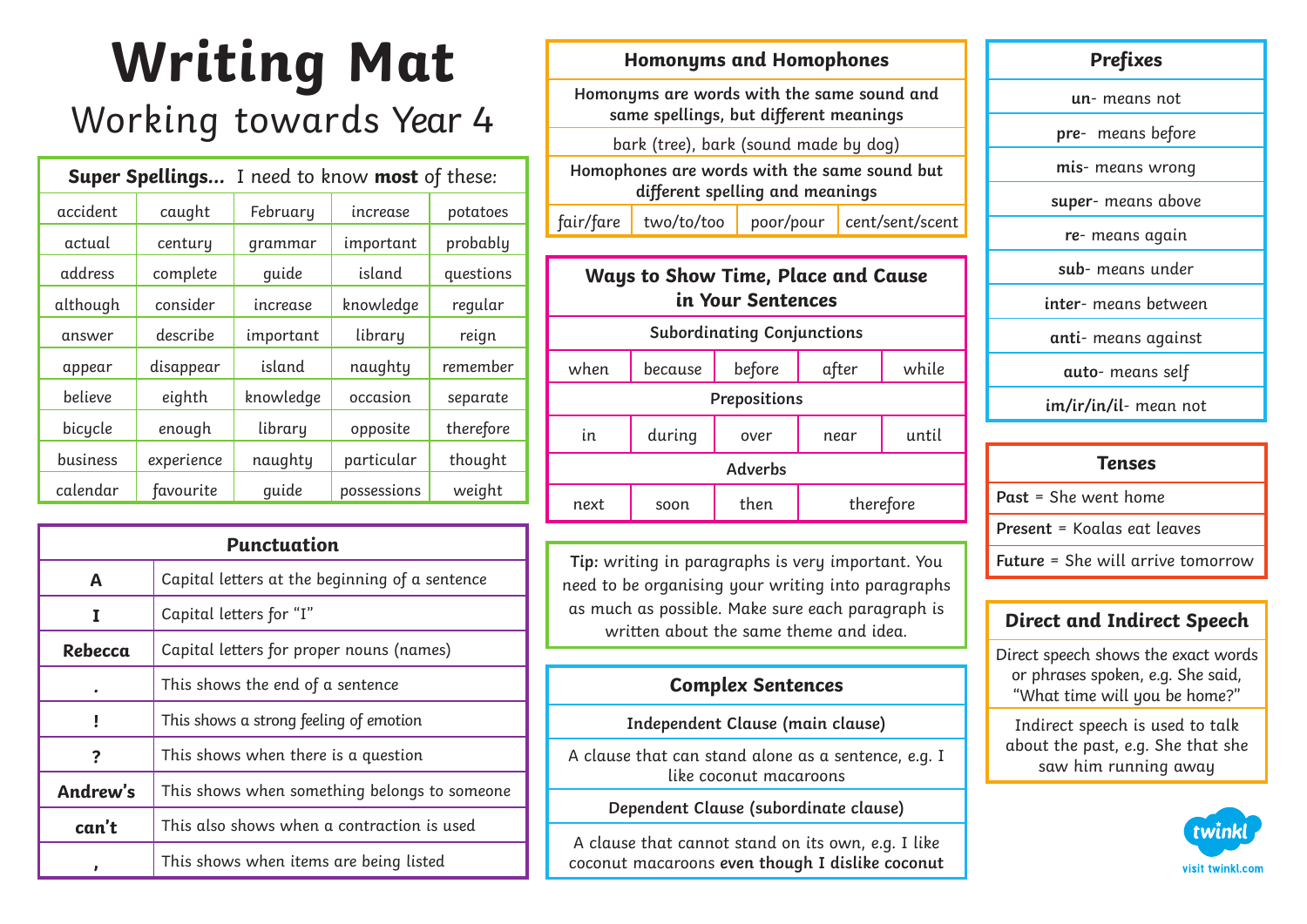# **Writing Mat** Working at Year <sup>4</sup>

| Super Spellings I need to know most of these: |           |            |           |          |              |
|-----------------------------------------------|-----------|------------|-----------|----------|--------------|
| accident                                      | actually  | answer     | believe   | breathe  | business     |
| centre                                        | circle    | continue   | different | early    | eighth       |
| experience                                    | famous    | forwards   | group     | heard    | history      |
| important                                     | knowledge | library    | mention   | naughty  | occasionally |
| ordinary                                      | perhaps   | possess    | potatoes  | promise  | question     |
| reign                                         | separate  | strange    | surprise  | thought  | weight       |
| accidentally                                  | address   | appear     | bicycle   | build    | calendar     |
| century                                       | complete  | decide     | difficult | earth    | enough       |
| experiment                                    | favourite | fruit      | quard     | heart    | imagine      |
| interest                                      | learn     | material   | minute    | notice   | often        |
| particular                                    | popular   | possession | pressure  | purpose  | recent       |
| remember                                      | special   | strength   | therefore | through  | woman        |
| actual                                        | although  | arrive     | breath    | busy     | caught       |
| certain                                       | consider  | describe   | disappear | eight    | exercise     |
| extreme                                       | February  | grammar    | quide     | height   | increase     |
| island                                        | length    | medicine   | natural   | occasion | opposite     |
| peculiar                                      | position  | possible   | probably  | quarter  | regular      |
| sentence                                      | straight  | suppose    | though    | various  | women        |

| <b>Homonyms and Homophones</b>                                              |             |                 |            |
|-----------------------------------------------------------------------------|-------------|-----------------|------------|
| Homonyms - words with the same sound and spellings, but different meanings  |             |                 |            |
| bark (tree), bark (sound made by dog)                                       |             |                 |            |
| Homophones - words with the same sound but different spellings and meanings |             |                 |            |
| there/their/they're                                                         | your/you're | whether/weather | two/to/too |

| <b>Punctuation</b>                                                                                       |                                                   |  |  |
|----------------------------------------------------------------------------------------------------------|---------------------------------------------------|--|--|
| A                                                                                                        | Capital letters at the<br>beginning of a sentence |  |  |
| I                                                                                                        | Capital letters for "I"                           |  |  |
| Rebecca                                                                                                  | Capital letters for proper<br>nouns (names)       |  |  |
|                                                                                                          | This shows the end of a<br>sentence               |  |  |
| i                                                                                                        | This shows a strong feeling of<br>emotion         |  |  |
| ?                                                                                                        | This shows when there is a<br>question            |  |  |
| Andrew's                                                                                                 | This shows when something<br>belongs to someone   |  |  |
| can't                                                                                                    | This also shows when a<br>contraction is used     |  |  |
|                                                                                                          | This shows when items are<br>being listed         |  |  |
| (1)                                                                                                      | This shows the words that<br>someone is speaking  |  |  |
|                                                                                                          |                                                   |  |  |
|                                                                                                          | <b>Complex Sentences</b>                          |  |  |
| Independent Clause (main clause)                                                                         |                                                   |  |  |
| A clause that can stand alone as a<br>sentence, e.g. I like coconut macaroons                            |                                                   |  |  |
| Dependent Clause (subordinate clause)                                                                    |                                                   |  |  |
| A clause that cannot stand on its own,<br>e.g. I like coconut macaroons even<br>though I dislike coconut |                                                   |  |  |
|                                                                                                          |                                                   |  |  |
| Tip: use pronouns like he, she, them,<br>or they instead of repeating a name                             |                                                   |  |  |

or names.

| Prefixes              |  |  |  |
|-----------------------|--|--|--|
| un- means not         |  |  |  |
| pre- means before     |  |  |  |
| mis- means wrong      |  |  |  |
| super- means above    |  |  |  |
| re- means again       |  |  |  |
| sub- means under      |  |  |  |
| inter- means between  |  |  |  |
| anti- means against   |  |  |  |
| auto- means self      |  |  |  |
| im/ir/in/il- mean not |  |  |  |
|                       |  |  |  |

| <b>Suffixes</b>          |  |  |  |
|--------------------------|--|--|--|
| -ation                   |  |  |  |
| sensation<br>preparation |  |  |  |
| -ous                     |  |  |  |
| curious<br>courageous    |  |  |  |
| -ly                      |  |  |  |
| gently<br>angrily        |  |  |  |

| <b>Creative Language</b> |                            |  |  |
|--------------------------|----------------------------|--|--|
| simile                   | She sings like an<br>angel |  |  |
| metaphor                 | She is an angel            |  |  |
| idiom                    | Pull yourself<br>together  |  |  |